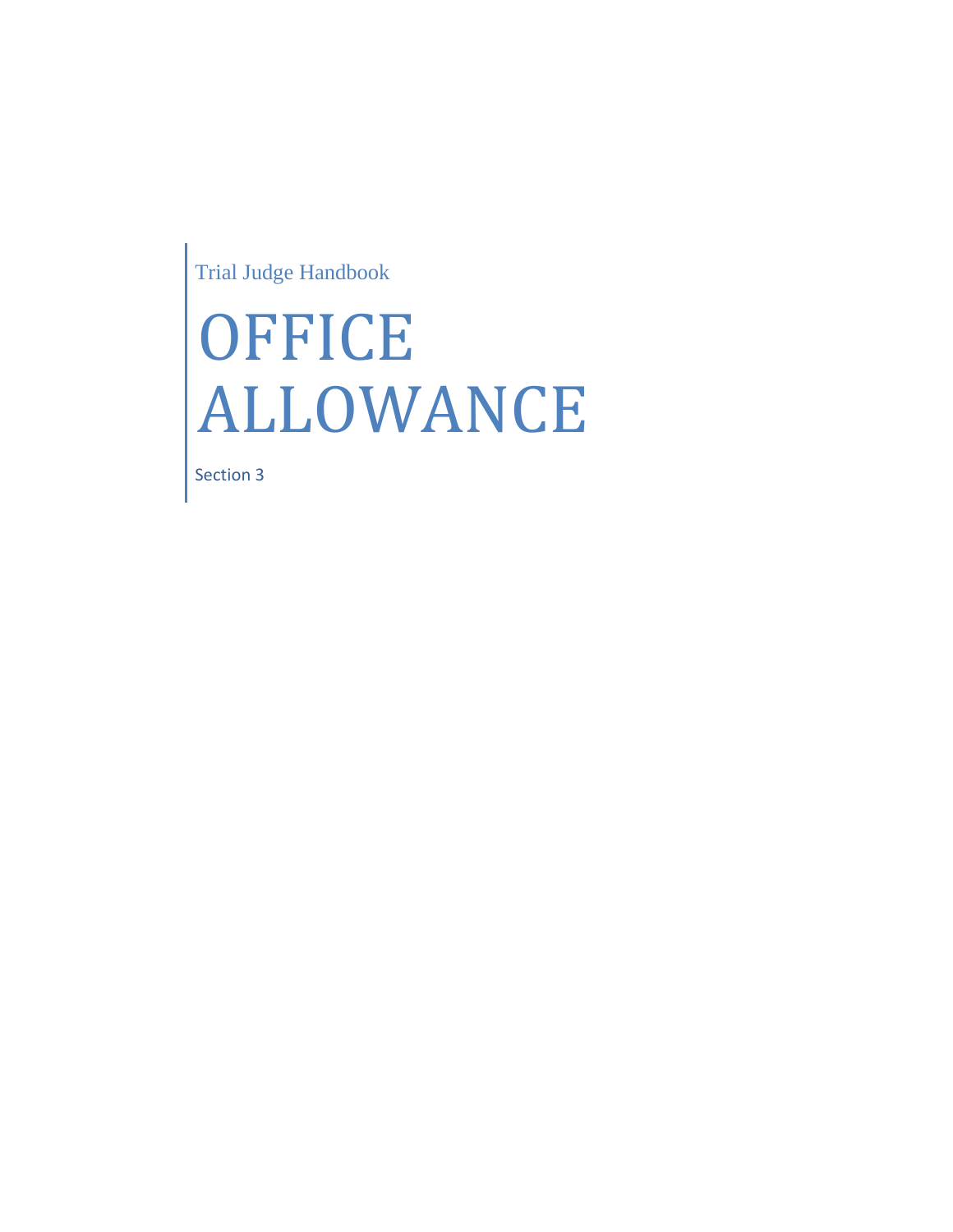| <b>TOPIC</b>   | <b>OFFICE ALLOWANCE</b>                              | SUB-SECTION                                    | 03.10.10          |
|----------------|------------------------------------------------------|------------------------------------------------|-------------------|
| <b>SECTION</b> | <b>OVERVIEW</b>                                      | <b>ISSUANCE DATE</b>                           | 10/31/2018        |
| SUB-SECTION    | <b>GENERAL INFO &amp; REIMBURSEMENT REQUIREMENTS</b> | <b>REVISION NUMBER</b><br><b>REVISION DATE</b> | 001<br>11/04/2021 |

According to Miss. Code Ann. § 9-1-36 (1)(b)(Rev. 2014) each chancery and circuit judge is allowed \$9,000 per fiscal year (July-June) to be used as a reimbursement for the necessary and incident expenditures in maintaining the office of the judge.

We would prefer you submit your office allowance requests monthly. At the end of the fiscal year, June 30<sup>th</sup>, all office allowance submissions must be received by mid-July. A specific date will be given to you in advance.

## **Reimbursement Requirements**

When submitting your request, please include the following:

- Legible invoice, bill, or receipt
	- $\circ$  If providing small receipts, please tape these on an 8  $\frac{1}{2}$  x 11 piece of copy paper to avoid loss.
- Proof of purchase **include at least one of the following**
	- o Zero balance receipt
	- o Copy of front and back of the cleared check
	- o Receipt or invoice showing last four digits of credit card
	- o Credit card statement
- Furniture & Equipment
	- o Serial numbers for ALL electronic equipment
	- o Make
	- o Model
	- o Picture/photo of the item
	- o Location or person responsible for item
- Bids Two (2) bids/quotes are required if purchasing a single piece of furniture or equipment over \$5,000
- *Please redact any personal information (i.e. account numbers, SSNs, etc.) as all payment submissions are public record.*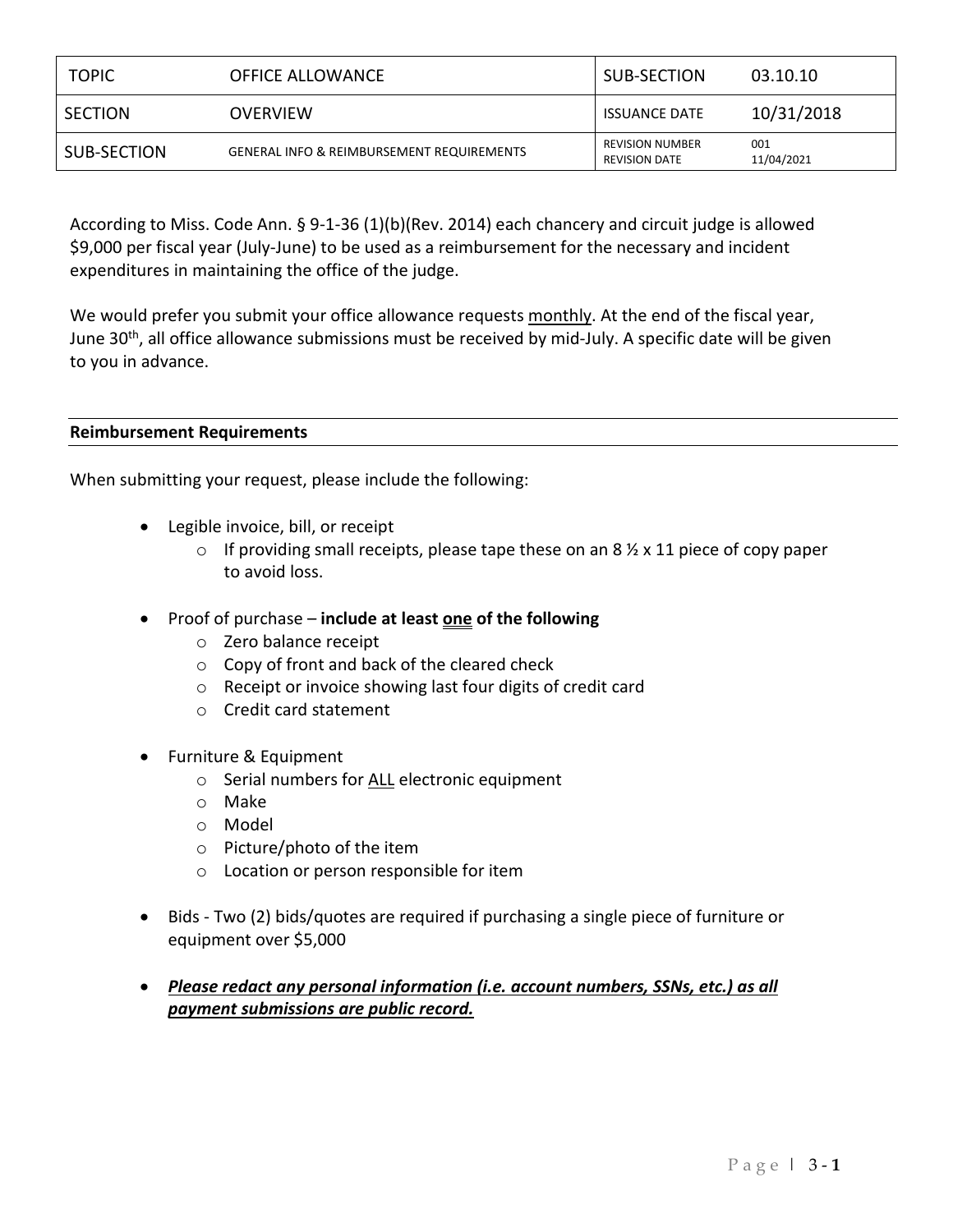| <b>TOPIC</b> | <b>OFFICE ALLOWANCE</b> | SUB-SECTION                                    | 03.20.10          |
|--------------|-------------------------|------------------------------------------------|-------------------|
| SECTION      | ALLOWABLE EXPENSES      | <b>ISSUANCE DATE</b>                           | 10/31/2018        |
| SUB-SECTION  | <b>GENERAL INFO</b>     | <b>REVISION NUMBER</b><br><b>REVISION DATE</b> | 001<br>11/04/2021 |

The items listed below are deemed an allowable expense on your office allowance request. If you have a question regarding a purchase, please contact Laurie.

- Bottled water or water cooler rental
- Business cards, envelopes, and stationary
	- o Must provide a sample with reimbursement request
- Copier lease or purchase, whichever option is more cost advantageous
- Computers and computer equipment
	- o Desktops, laptops, tablets, printers, scanners, carrying cases, covers, keyboards, monitors, mouse, etc.
	- o Please refer to section 07.20.00 regarding cost limits for inventoried items
- Computer software, upgrades, and repairs
- Furniture and equipment
	- $\circ$  Shredders, fax machines, desks, chairs, filing cabinets, bookcases, transcription/dictation devices, TVs, coffee makers, small refrigerators, microwaves, etc.
	- $\circ$  Please refer to section 07.20.00 regarding cost limits for inventoried items
- Internet and/or data plan (limit of 2 per month)
	- o Internet reimbursement will only be for the judge's home or office
	- $\circ$  Data plans are allowed for judges or support staff; i.e. law clerk, staff attorney
		- Data plans are available through Jennifer Parish and will be billed directly to the AOC C-Spire account (see section 5)
		- Data plan cost will be deducted directly from your office allowance balance at the beginning of each fiscal year
- Legal books
- Liability insurance for judge (i.e. Herbert Jamison [www.jamisongroup.com\)](http://www.jamisongroup.com/)
- Membership dues/CLE for judges and staff
	- o Must be legal in nature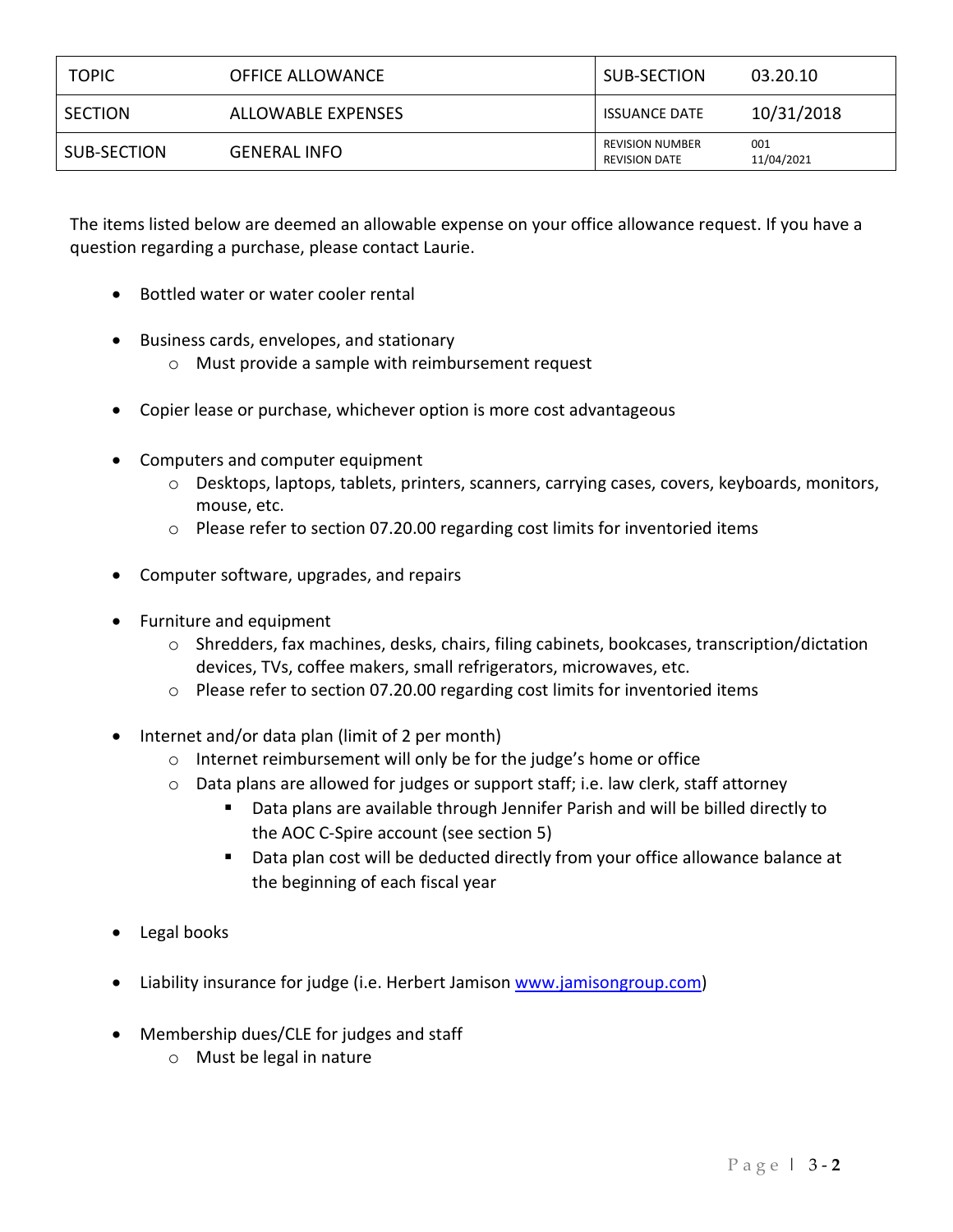| <b>TOPIC</b>   | <b>OFFICE ALLOWANCE</b> | SUB-SECTION                                    | 03.20.10          |
|----------------|-------------------------|------------------------------------------------|-------------------|
| <b>SECTION</b> | ALLOWABLE EXPENSES      | <b>ISSUANCE DATE</b>                           | 10/31/2018        |
| SUB-SECTION    | <b>GENERAL INFO</b>     | <b>REVISION NUMBER</b><br><b>REVISION DATE</b> | 001<br>11/04/2021 |

- Monthly home security monitoring service
	- o Does not include installation or equipment fees
- Newspaper subscriptions
- Office Phone bill
	- o Include all pages of bill, front and back with stub
- Office Supplies
	- o Paper, toner, staples, pens, tape, paper clips, folders, etc.
- Post Office Box rental and business postage o Reimbursement for 12-month box rental allowed
- Public parking fees for judge and support staff only
	- o Support staff includes court administrator, court reporter, or legal staff
- Registration/conference fees for judge and staff
	- o Include a copy of the registration form
	- o An out-of-state travel request must be submitted to the Finance Office prior to trip/reimbursement for any out-of-state conference registration fee
- Robe, robe garment bag, and dry cleaning for robe
	- o Up to two robes
	- o Monograming of robe ONLY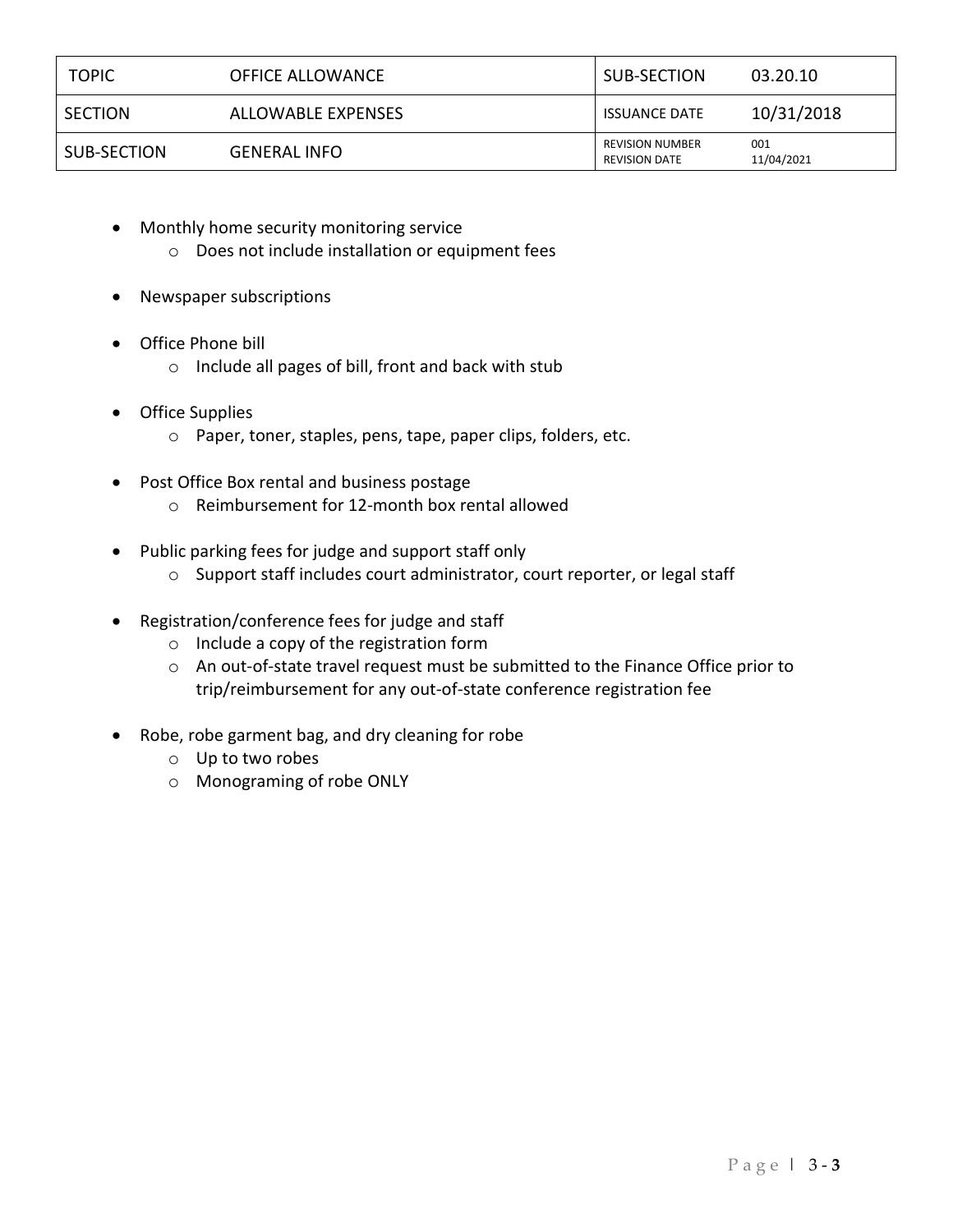| <b>TOPIC</b>   | <b>OFFICE ALLOWANCE</b>      | SUB-SECTION                                    | 03.20.20   |
|----------------|------------------------------|------------------------------------------------|------------|
| <b>SECTION</b> | ALLOWABLE EXPENSES           | <b>ISSUANCE DATE</b>                           | 10/31/2018 |
| SUB-SECTION    | <b>BUILDING IMPROVEMENTS</b> | <b>REVISION NUMBER</b><br><b>REVISION DATE</b> |            |

## **Building Improvements**

If improvements are requested to be made to a county-owned or personally rented/owned building, you **MUST** obtain prior approval for any expenditure. Any one repair costing over \$5,000 must obtain at least (2) bids/quotes. Examples include:

- Painting of interior or exterior of building
- Carpet removal and installation
- Sound systems and courtroom cameras
- Building maintenance and repairs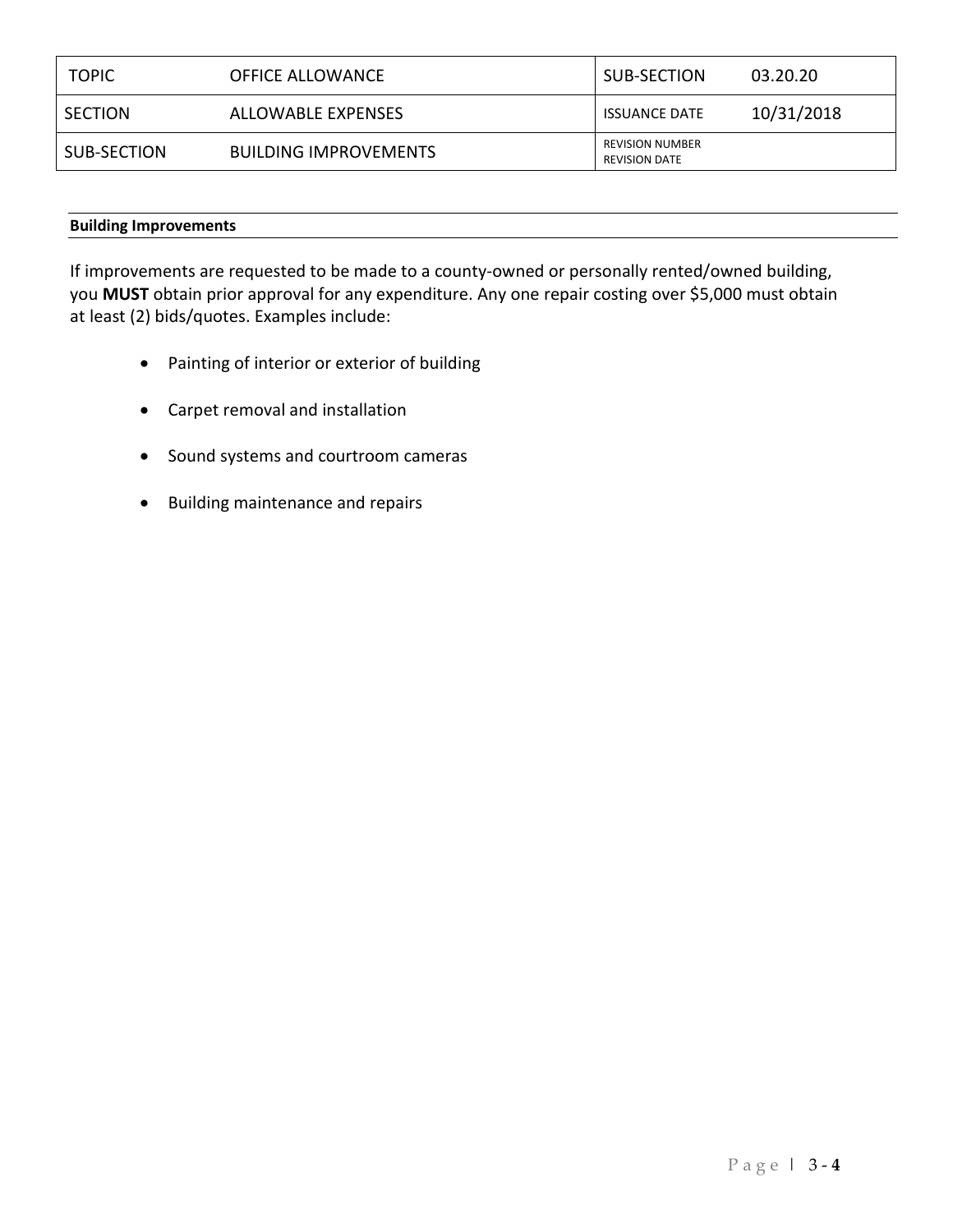| <b>TOPIC</b> | <b>OFFICE ALLOWANCE</b> | SUB-SECTION                                    | 03.30.00          |
|--------------|-------------------------|------------------------------------------------|-------------------|
| SECTION      | NON-ALLOWABLE EXPENSES  | <b>ISSUANCE DATE</b>                           | 10/31/2018        |
| SUB-SECTION  |                         | <b>REVISION NUMBER</b><br><b>REVISION DATE</b> | 001<br>11/04/2021 |

The items listed below are not reimbursable. If you have question regarding a purchase, please contact Laurie.

- Air fresheners/candles
- Campaign materials of any kind
- Cell phones see section 05.10.00 regarding the wireless communications policy
- Clothing/uniforms
- Coffee, coffee supplies, food, candy, and eating utensils/plates/cups/napkins
- Curtains or window coverings other than basic blinds
- Decorations including paintings, artwork, portraits, pictures, or seasonal
- Firearms, firearm certification, or ammunition
- Framing of any kind
- Gifts or gift cards for any purpose o Including room rentals, awards, plaques, or food
- Greeting cards or associated postage
- Late fees/past due charges
- Luggage
- MS Bar Foundation initiation fee
- Plants or flowers for any purpose
- Rugs
- Salary or fees associated with court reporters or temporary support staff
- Space heaters of any kind
- Toiletries such as lotion, sunscreen, etc.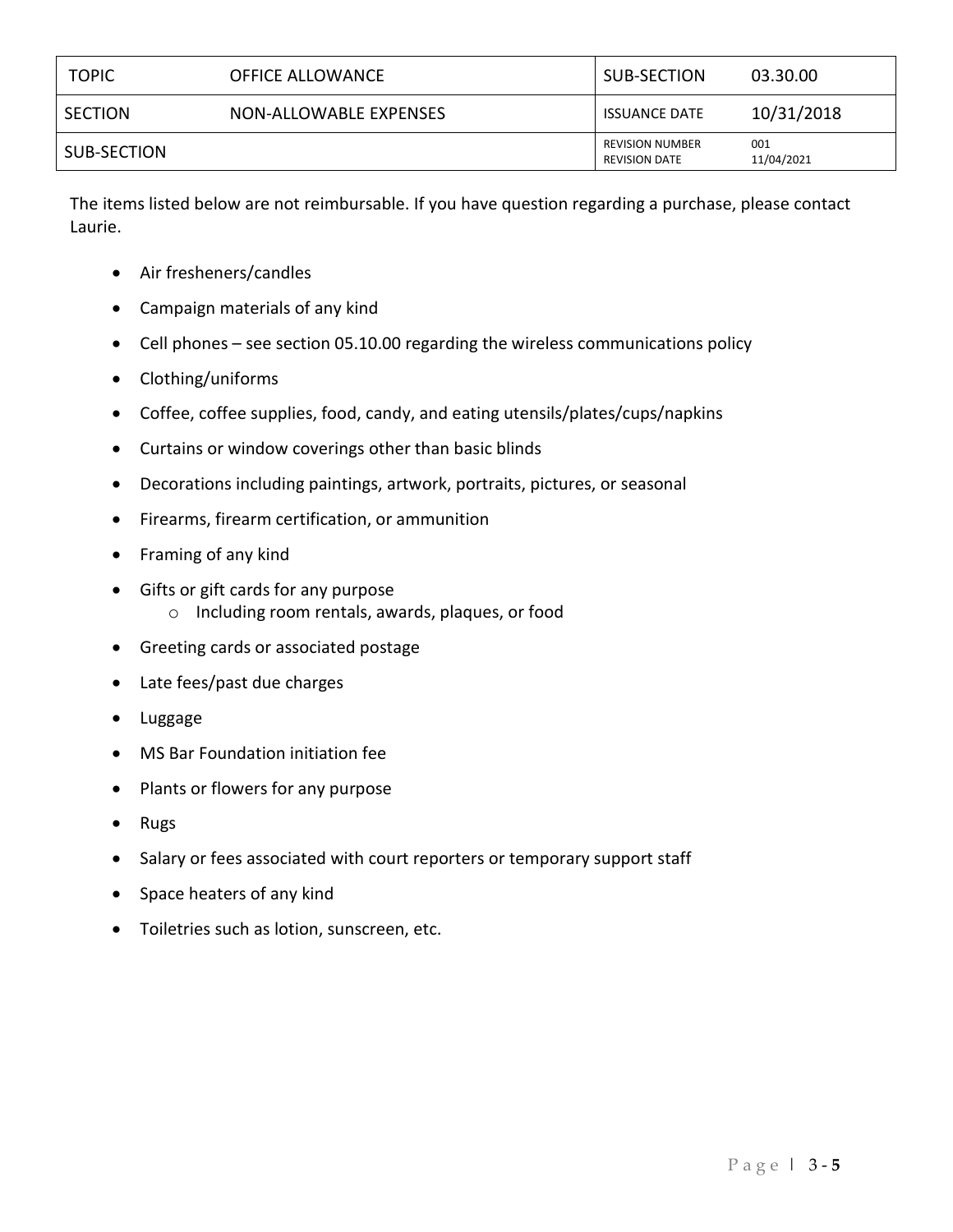| <b>TOPIC</b> | <b>OFFICE ALLOWANCE</b> | SUB-SECTION                                    | 03.40.00   |
|--------------|-------------------------|------------------------------------------------|------------|
| SECTION      | REIMBURSEMENT FORM      | <b>ISSUANCE DATE</b>                           | 10/31/2018 |
| SUB-SECTION  |                         | <b>REVISION NUMBER</b><br><b>REVISION DATE</b> |            |

|                           | FY 2019                                                                                                                                                                                                                                                                    | Document#               |                                 |                        |
|---------------------------|----------------------------------------------------------------------------------------------------------------------------------------------------------------------------------------------------------------------------------------------------------------------------|-------------------------|---------------------------------|------------------------|
|                           | Trial Judge Office Allowance Reimbursement Request Form<br>July 1, 2018 - June 30, 2019                                                                                                                                                                                    |                         |                                 |                        |
|                           |                                                                                                                                                                                                                                                                            |                         |                                 | <b>AOC USE ONLY</b>    |
|                           |                                                                                                                                                                                                                                                                            |                         | Approved for<br>Payment by:     |                        |
|                           |                                                                                                                                                                                                                                                                            |                         | Date:                           |                        |
| Doe, John                 |                                                                                                                                                                                                                                                                            |                         | Account: XXXXX                  |                        |
|                           | P.O. Box 12345                                                                                                                                                                                                                                                             |                         | PID:                            | E30XXXXXX              |
|                           | Jackson, MS 39999                                                                                                                                                                                                                                                          |                         | Fund:                           | 2205300000             |
|                           |                                                                                                                                                                                                                                                                            |                         | Cost Center                     | 1051034011             |
|                           |                                                                                                                                                                                                                                                                            |                         | Object Code 62125000            |                        |
|                           | Office Allowance balance before request:                                                                                                                                                                                                                                   | <u>\$9,000.00</u>       | Material Code                   | U105162100XX           |
|                           |                                                                                                                                                                                                                                                                            |                         | <b>Material Code</b><br>ХX      | <b>Approved Amount</b> |
| Date of<br><b>Expense</b> | <b>Description</b>                                                                                                                                                                                                                                                         | <b>Amount Requested</b> |                                 |                        |
|                           |                                                                                                                                                                                                                                                                            |                         |                                 |                        |
|                           |                                                                                                                                                                                                                                                                            |                         |                                 |                        |
|                           |                                                                                                                                                                                                                                                                            |                         |                                 |                        |
|                           |                                                                                                                                                                                                                                                                            |                         |                                 |                        |
|                           |                                                                                                                                                                                                                                                                            |                         |                                 |                        |
|                           |                                                                                                                                                                                                                                                                            |                         |                                 |                        |
|                           |                                                                                                                                                                                                                                                                            |                         |                                 |                        |
|                           |                                                                                                                                                                                                                                                                            |                         |                                 |                        |
|                           |                                                                                                                                                                                                                                                                            |                         |                                 |                        |
|                           |                                                                                                                                                                                                                                                                            |                         |                                 |                        |
|                           |                                                                                                                                                                                                                                                                            |                         |                                 |                        |
|                           |                                                                                                                                                                                                                                                                            |                         |                                 |                        |
|                           |                                                                                                                                                                                                                                                                            |                         |                                 |                        |
|                           |                                                                                                                                                                                                                                                                            |                         |                                 |                        |
|                           |                                                                                                                                                                                                                                                                            |                         |                                 |                        |
|                           |                                                                                                                                                                                                                                                                            |                         |                                 |                        |
|                           | Total Reimbursement Requested:                                                                                                                                                                                                                                             |                         | <b>Total Approved</b><br>Amount |                        |
| Email:                    | Phone:                                                                                                                                                                                                                                                                     |                         | <b>Balance</b> after<br>Request |                        |
| expense reimbursement.    | I hereby certify that the following itemized expenses have been incurred by me and are reimbursable in accordance with Section 9-1-36. I have<br>also attached to this certification form APPROPRIATE DOCUMENTATION and/or PROOF OF PAYMENT in support of these claims for |                         |                                 |                        |
|                           |                                                                                                                                                                                                                                                                            |                         | PAID BY AOC                     |                        |
| Signature:                |                                                                                                                                                                                                                                                                            | Check#:                 |                                 |                        |
| Date:                     |                                                                                                                                                                                                                                                                            | Date Mailed:            |                                 |                        |
|                           |                                                                                                                                                                                                                                                                            | By:                     |                                 |                        |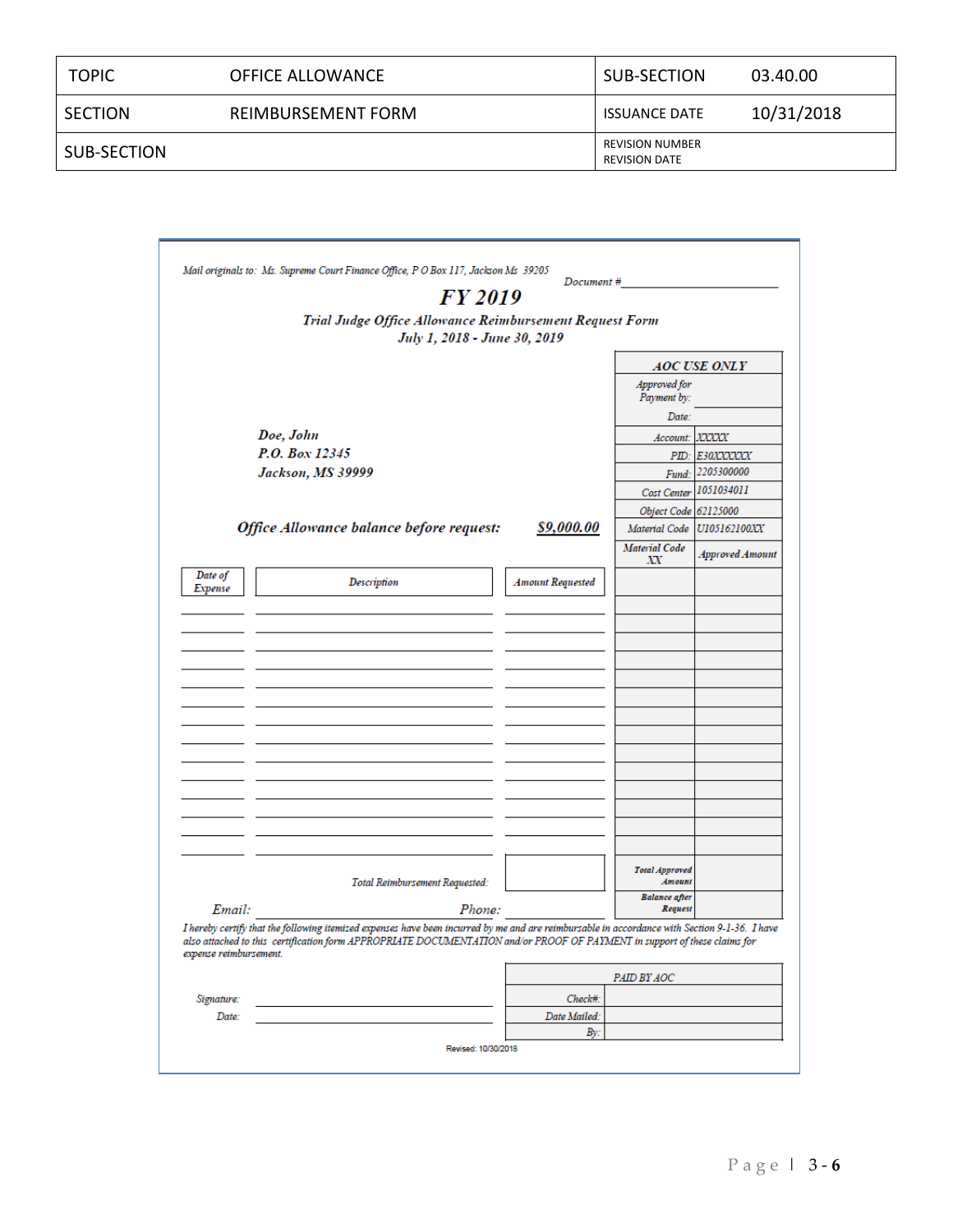## TOPIC OFFICE ALLOWANCE SUB-SECTION 03.50.00

SECTION MISS CODE ANN § 9-1-36 ISSUANCE DATE 10/31/2018

SUB-SECTION REVISION NUMBER REVISION DATE

*Miss. Code Ann. § 9-1-36*

MISSISSIPPI CODE of 1972

\*\*\* Current through the 2018 Regular Session \*\*\*

TITLE 9. COURTS CHAPTER 1. PROVISIONS COMMON TO COURTS GENERAL PROVISIONS

Miss. Code Ann. § 9-1-36 (2015)

§ 9-1-36. Office allowance for circuit judges, chancellors and certain staff; procedure to employ certain staff members; title to tangible property; reports; adoption of rules and regulations

(1) Each circuit judge and chancellor shall receive an office operating allowance for the expenses of operating the office of the judge, including retaining a law clerk, legal research, stenographic help, stationery, stamps, furniture, office equipment, telephone, office rent and other items and expenditures necessary and incident to maintaining the office of judge. The allowance shall be paid only to the extent of actual expenses incurred by the judge as itemized and certified by the judge to the Supreme Court in the amounts set forth in this subsection; however, the judge may expend sums in excess thereof from the compensation otherwise provided for his office. No part of this expense or allowance shall be used to pay an official court reporter for services rendered to said court.

(a) Until July 1, 2008, the office operating allowance under this subsection shall be not less than Four Thousand Dollars (\$4,000.00) nor more than Nine Thousand Dollars (\$9,000.00) per annum.

(b) From and after July 1, 2008, the office operating allowance under this subsection shall be Nine Thousand Dollars (\$9,000.00) per annum.

(2) In addition to the amounts provided for in subsection (1), there is hereby created a separate office allowance fund for the purpose of providing support staff to judges. This fund shall be managed by the Administrative Office of Courts.

(3) Each judge who desires to employ support staff after July 1, 1994, shall make application to the Administrative Office of Courts by submitting to the Administrative Office of Courts a proposed personnel plan setting forth what support staff is deemed necessary. The plan may be submitted by a single judge or by any combination of judges desiring to share support staff. In the process of the preparation of the plan, the judges, at their request, may receive advice, suggestions, recommendations and other assistance from the Administrative Office of Courts. The Administrative Office of Courts must approve the positions, job descriptions and salaries before the positions may be filled. The Administrative Office of Courts shall not approve any plan which does not first require the expenditure of the funds in the support staff fund for compensation of any of the support staff before expenditure is authorized of county funds for that purpose. Upon approval by the Administrative Office of Courts, the judge or judges may appoint the employees to the position or positions, and each employee so appointed will work at the will and pleasure of the judge or judges who appointed him but will be employees of the Administrative Office of Courts. Upon approval by the Administrative Office of Courts, the appointment of any support staff shall be evidenced by the entry of an order on the minutes of the court. When support staff is appointed jointly by two (2) or more judges, the order setting forth any appointment shall be entered on the minutes of each participating court.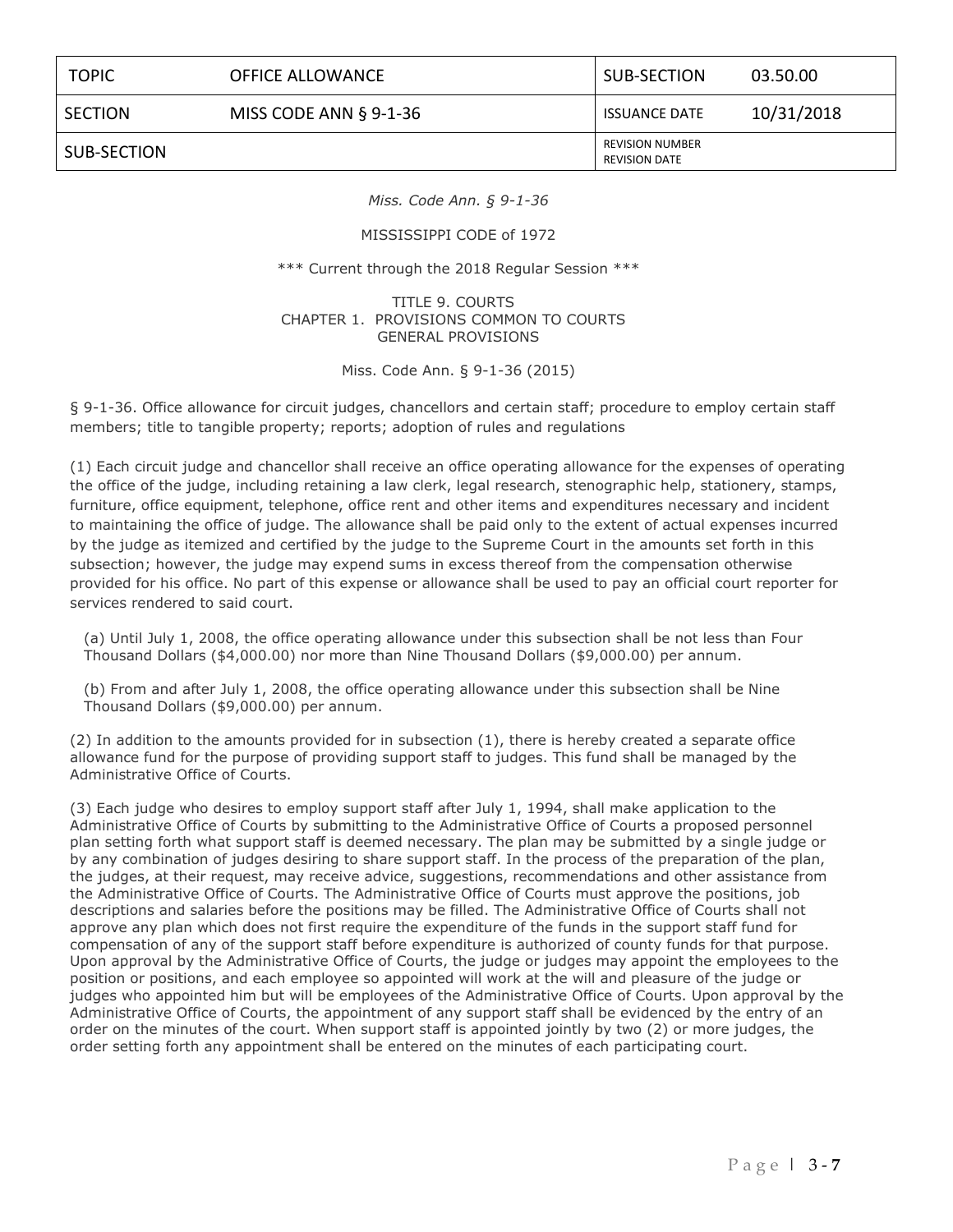| <b>TOPIC</b> | <b>OFFICE ALLOWANCE</b>   | SUB-SECTION                                    | 03.50.00   |
|--------------|---------------------------|------------------------------------------------|------------|
| SECTION      | MISS CODE ANN $\S$ 9-1-36 | <b>ISSUANCE DATE</b>                           | 10/31/2018 |
| SUB-SECTION  |                           | <b>REVISION NUMBER</b><br><b>REVISION DATE</b> |            |

(4) The Administrative Office of Courts shall develop and promulgate minimum qualifications for the certification of court administrators. Any court administrator appointed on or after October 1, 1996, shall be required to be certified by the Administrative Office of Courts.

(5) Support staff shall receive compensation pursuant to personnel policies established by the Administrative Office of Courts; however:

(a) From and after July 1, 1994, the Administrative Office of Courts shall allocate from the support staff fund an amount of Forty Thousand Dollars (\$40,000.00) per fiscal year per judge for whom support staff is approved for the funding of support staff assigned to a judge or judges; and

(b) From and after July 1, 2008, the Administrative Office of Courts shall allocate from the support staff fund an amount of Forty Thousand Dollars (\$40,000.00), in addition to the amount provided in paragraph (a). Of the amount provided in this paragraph (b), each judge shall utilize an amount sufficient to ensure that judge has access to the services of a law clerk, whether hired by the judge separately or in concert with another judge. Any excess funds remaining upon satisfaction of this requirement may be used for any other support staff as defined in this section. Any employment pursuant to this subsection shall be subject to the provisions of Section 25-1-53.

The Administrative Office of Courts may approve expenditure from the fund for additional equipment for support staff appointed pursuant to this section in any year in which the allocation per judge is sufficient to meet the equipment expense after provision for the compensation of the support staff.

(6) For the purposes of this section, the following terms shall have the meaning ascribed herein unless the context clearly requires otherwise:

(a) "Judges" means circuit judges and chancellors, or any combination thereof;

(b) "Support staff" means court administrators, law clerks, legal research assistants or secretaries, or any combination thereof, but shall not mean school attendance officers;

(c) "Compensation" means the gross salary plus all amounts paid for benefits or otherwise as a result of employment or as required by employment; provided, however, that only salary earned for services rendered shall be reported and credited for Public Employees' Retirement System purposes. Amounts paid for benefits or otherwise, including reimbursement for travel expenses, shall not be reported or credited for retirement purposes;

(d) "Law clerk" means a clerk hired to assist a judge or judges who has a law degree or who is a full-time law student who is making satisfactory progress at an accredited law school.

(7) Title to all tangible property, excepting stamps, stationery and minor expendable office supplies, procured with funds authorized by this section, shall be and forever remain in the State of Mississippi to be used by the circuit judge or chancellor during the term of his office and thereafter by his successors.

(8) Any circuit judge or chancellor who did not have a primary office provided by the county on March 1, 1988, shall be allowed an additional Four Thousand Dollars (\$4,000.00) per annum to defray the actual expenses incurred by the judge or chancellor in maintaining an office; however, any circuit judge or chancellor who had a primary office provided by the county on March 1, 1988, and who vacated the office space after that date for a legitimate reason, as determined by the Department of Finance and Administration, shall be allowed the additional office expense allowance provided under this subsection. The county in which a circuit judge or chancellor sits is authorized to provide funds from any available source to assist in defraying the actual expenses to maintain an office.